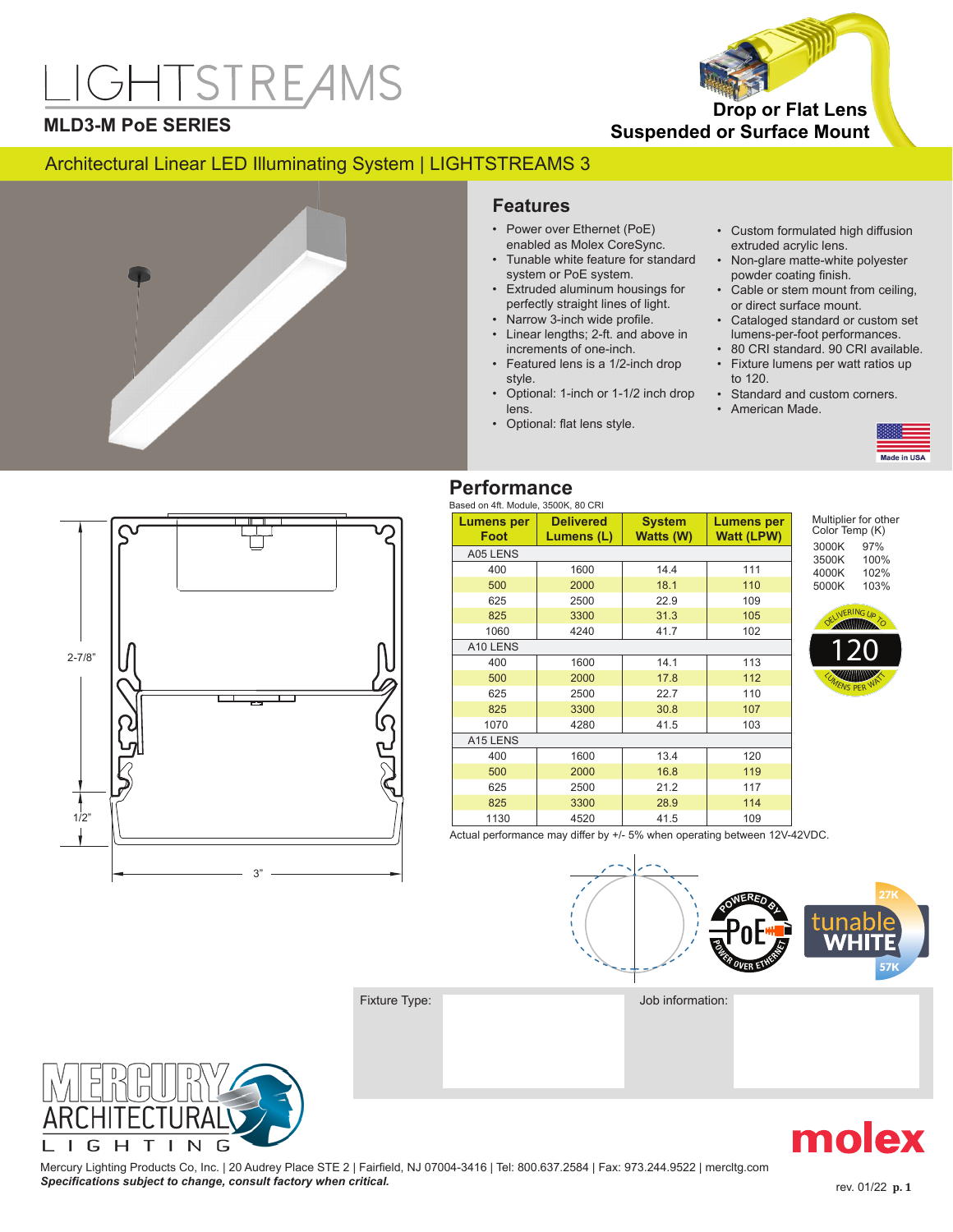#### **MLD3-M PoE Series | LIGHTSTREAMS 3**

Architectural Linear LED Illuminating System | Drop or Flat Lens | Suspended or Surface Mount **Ex. MLD3-M-144-825-35K-40VDC-A10-180996**





#### **Housings**

Extruded aluminum profile in a 0.080-inch wall thickness.

Maximum length of each linear component is 12-ft. .060 aluminum ends are provided where needed at row termini.

A one-piece 14GA galvanized steel joiner/aligner bracket is provided for each joint between housings.

Internal cold-rolled steel components.

Standard or custom hanging points are provided.

A custom formulated non-glare matte-white polyester powder coating provides an extremely durable and long lasting finish.

Custom color finishes on request.

#### **Diffusers**

Seamless fit diffusers. Flawless and consistent end-to-end fit.

Extruded from custom formulated acrylic smooth opal material.

Allows maximum light transmission while eliminating pixilation and hot spots.

Standard diffuser is 1-2- inch drop style.

Optional diffusers; 1-inch or 1-1/2-inch drop style or flat

style. Smooth finish compliments the architectural elements.

#### **LED Modules**

High performance linear configured LED module boards.

Each board consists of multiple mid-power, high efficacy LEDs in a precise layout eliminating the need for supplemental heat sinking.

The boards produce an even and diffuse light which maximizes optical efficiency.

Color temperatures available 80 CRI: 3000K, 3500K and 4000K. Upon request: 5000K.

Color temperatures available 90 CRI: 2700K, 3000K, 3500K and 4000K.

#### **Tunable White Option**

Field tunable range 2700K through 5700K. 80CRI.



#### **PoE Drivers**

UL 2108 Listed. Plenum Rated.

LED output voltage range 12-42VDC.

Class 2 rated electrical device.

Available in both single channel and dual channel. Efficiency: 92% (typical) at 52VDC input, full load. Constant Current accuracy +/- 3%.

Ambient temperature: 0 to 40°C (32 to 104°F). Storage temperature: -40 to 85°C (-40 to 185°F). Max case temperature: 75°C (167°F).

Environmental rating: Indoor.

#### **Dimming Performance- PoE Driver** Dimming: PWM

Dimming type: Linear Dimming frequency: 500Hz Dimming range: 1-100%

#### **Molex- PoE Driver**

The Molex CoreSync Programmable Smart LED Driver is a compact low voltage, DC/DC LED driver that can be programmed to specific power outputs, for driving Constant Current LED engines in a wide variety of light fixtures.

Controlled, powered and integrated with a Molex CoreSync PoE Gateway.

This DC system provides 71.3 usable watts at the powered device, it operates at 52 VDC and has an amperage allowance 1.73 amps.

Using this product gives the end user the option of making their building a smart building combining IT and OT to one platform, while being able to control but not limited to camaras, shades, occupancy, traffic patterns and DLH.

#### **CoreSync Emergency Lighting Bypass**

UL 924 Compliant, Indoor Rated. Ambient operating temperature 0-40C (32-104F).

#### **Electrical- ELB**

EM input: 110-277 VAC. Output: 12-42 VDC up to 1050MA. Standby Power: 1W.

#### **Operation-ELB**

In the event of a power failure, PoE power source failure or disconnection of cabling, the module will bypass normal PoE control and activate the emergency power source. The fixture will power to full brightness and return to normal operation once the emergency has been cleared.

#### **Corners**

Standard 90-degree corners. Custom angled corners.

#### **Installations**

Designed to be suspended on cables. Specify **M.** For direct surface mounting to most ceiling types,

specify **M1** and consult factory. For stem mounting specify **M2** and consult factory.

Lengths of 12-ft. and less to use one housing with two ends pre-installed.

Lengths over 12-ft. will be engineered to job requirements using multiple housings with one end preinstalled at each row end.

Lengths over 12-ft. will include appropriate job required quick-connect plug-thru wire harnesses and housing ioiners.

All individual modules or multiple module runs to include job required feed wire as specified.

Standard or custom hanging points will be provided per iob specifications.

#### **Certificate of Safety Compliance and Listings**

Luminaire: UL and CUL listed 1598 and bears their label. Suitable for damp locations.

Optional: Suitable for wet locations marking is available. Some limitations apply. Contact factory for all details.

#### **Warranty**

5-year limited warranty is standard. Special 10-year warranty available on a job-to-job basis. Complete LED warranty terms available at www.mercltg.com.

Actual performance may differ as a result of end-user environment and application.

Most LED luminaires are suitable to operate in ambient temperatures from -20C (-4F) to 25C (77F).

The following exclusions apply: Luminaires with standby lighting option, integral lighting control options, or wireless control options.

Consult factory.

LM-79 testing was measured under a controlled 25C (77F) ambient operating temperature.



Mercury Lighting Products Co, Inc. | 20 Audrey Place STE 2 | Fairfield, NJ 07004-3416 | Tel: 800.637.2584 | Fax: 973.244.9522 | mercltg.com **Specifications subject to change, consult factory when critical. Specifications in the subject of change, consult factory when critical. Rev. 02/22 <b>p. 2**